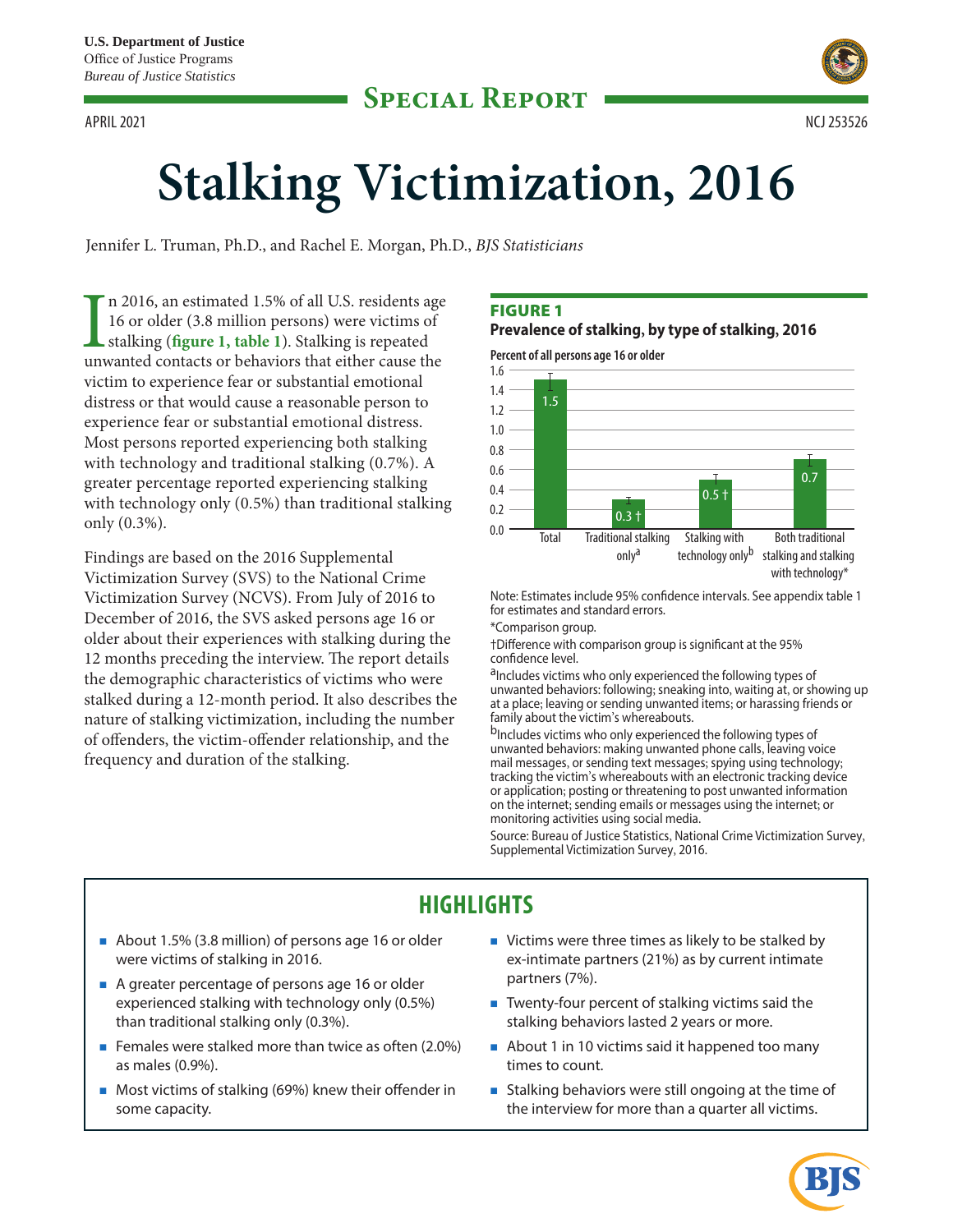An estimated 2.5 million persons age 16 or older experienced traditional stalking, and 3.1 million experienced stalking with technology **(table 1)**.

About 1.8 million persons age 16 or older experienced both traditional stalking and stalking with technology.

#### TABLE 1

#### **Prevalence of stalking, by type of stalking, 2016**

|                                                        |                                |                                        | Standard error    |                           |  |
|--------------------------------------------------------|--------------------------------|----------------------------------------|-------------------|---------------------------|--|
|                                                        | Number of victims <sup>a</sup> | Percent of all<br>persons <sup>p</sup> | Number of victims | Percent of all<br>persons |  |
| <b>Total</b>                                           | 3,788,800                      | 1.5%                                   | 117,999           | 0.05%                     |  |
| Any traditional stalking <sup>c</sup>                  | 2,472,440                      | $1.0\%$                                | 95,410            | 0.04%                     |  |
| Traditional stalking only                              | 703,250                        | 0.3                                    | 50,883            | 0.02                      |  |
| Any stalking with technology <sup>d</sup>              | 3,085,550                      | 1.2%                                   | 106,545           | 0.04%                     |  |
| Stalking with technology only                          | 1,316,360                      | 0.5                                    | 69,637            | 0.03                      |  |
| Both traditional stalking and stalking with technology | 1,769,190                      | 0.7%                                   | 80,729            | 0.03%                     |  |

Note: Details may not sum to totals because victims could experience more than one type of stalking. Total population age 16 or older was 256,432,020.<br><sup>a</sup>Number of persons age 16 or older who experienced stalking victimiza

bPercentage of persons age 16 or older who experienced stalking victimization in the past year.

<sup>C</sup>Includes the following types of unwanted behaviors: following; sneaking into, waiting at, or showing up at a place; leaving or sending unwanted items; or harassing friends or family about the victim's whereabouts.

<sup>d</sup>Includes the following types of unwanted behaviors: making unwanted phone calls, leaving voice messages, or sending text messages; spying using technology; tracking the victim's whereabouts with an electronic tracking device or application; posting or threatening to post unwanted information on the internet; sending emails or messages using the internet; or monitoring activities using social media.

Source: Bureau of Justice Statistics, National Crime Victimization Survey, Supplemental Victimization Survey, 2016.

# **Measuring stalking victimization**

To be classifed as a *victim of stalking* in the Supplemental Victimization Survey (SVS), the respondent must have experienced a repeated course of conduct (i.e., experiencing the same behavior or contact more than once or experiencing two or more diferent behaviors one time) that either—

- caused them substantial emotional distress or to fear for their safety or the safety of someone they know (actual fear)
- would cause a reasonable person to fear for their safety or the safety of someone they know.

*Reasonable fear* includes victimizations where the victim reported that they experienced either—

- damage, attempted damage, or destruction of property
- threatened, attempted, or completed attacks on the victim, someone close to them, or a pet.

The SVS measured 12 types of stalking behaviors, incorporating both traditional stalking and stalking with technology.

*Traditional stalking* includes the following unwanted behaviors:

- $\blacksquare$  following and watching
- sneaking into a place
- waiting at a place
- $\blacksquare$  showing up at a place
- $\blacksquare$  leaving or sending unwanted items
- **harassing friends or family about the** victim's whereabouts.

*Stalking with technology* includes the following unwanted behaviors:

- $\blacksquare$  making unwanted phone calls, leaving voice messages, or sending text messages
- spying using technology
- $\blacksquare$  tracking the victim's whereabouts with an electronic tracking device or application
- posting or threatening to post unwanted information on the internet
- sending unwanted emails or messages using the internet
- **n** monitoring activities using social media.

See *Methodology* for the SVS questions used to measure actual fear, substantial emotional distress, reasonable fear, and the types of unwanted behaviors that victims experienced.

*Continued on next page*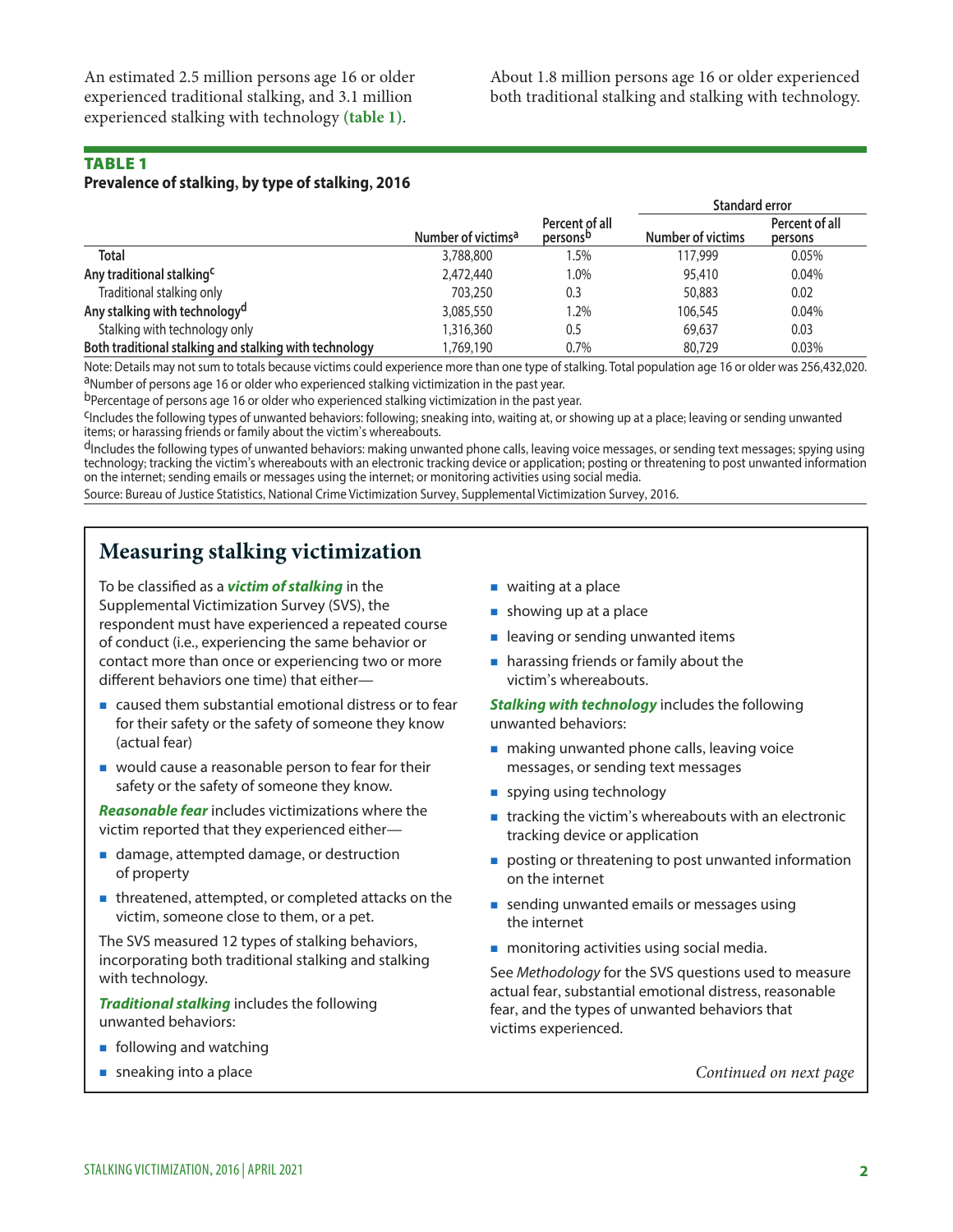# **Measuring stalking victimization (continued)**

Of the 3.8 million stalking victims in 2016, more than 2.2 million (59%) experienced fear and 2.4 million (64%) experienced substantial emotional distress **(table 2)**. About 2.0 million victims (52%) had an experience that

would, by defnition, cause a reasonable person to experience fear, including reporting property damage or an attack.

# TABLE 2

**Number and percent of stalking victims, by component of stalking, 2016** 

|                                                                              |                                |                           | <b>Standard error</b>    |                    |  |
|------------------------------------------------------------------------------|--------------------------------|---------------------------|--------------------------|--------------------|--|
| <b>Stalking component</b>                                                    | Number of victims <sup>a</sup> | <b>Percent of victims</b> | <b>Number of victims</b> | Percent of victims |  |
| Total                                                                        | 3,788,800                      | 100%                      | 117,999                  | $\sim$             |  |
| Actual fearb*                                                                | 2,228,230                      | 58.8%                     | 90,586                   | 1.54%              |  |
| Substantial emotional distress <sup>c</sup>                                  | 2,418,770                      | $63.8%$ †                 | 94,371                   | 1.50%              |  |
| Reasonable fear <sup>d</sup>                                                 | 1,960,020 +                    | $51.7%$ †                 | 84,968                   | 1.56%              |  |
| Damage/attempted damage/destruction of<br>property*                          | 713,340                        | 18.8                      | 51,247                   | 1.22               |  |
| Threatened/attempted/completed attack<br>against victim                      | 486,280 +                      | $12.8 +$                  | 42,299                   | 1.04               |  |
| Threatened/attempted/completed attack<br>against pet/someone close to victim | $167,350 \text{ }^{\circ}$     | $4.4 +$                   | 24,793                   | 0.64               |  |
| Two or more reasonable fear componentse                                      | 593,050 ‡                      | $15.7 \pm$                | 46,720                   | 1.13               |  |

Note: Details may not sum to totals because victims could experience more than one component of stalking. \*Comparison group.

†Diference with comparison group is signifcant at the 95% confdence level.

‡Diference with comparison group is signifcant at the 90% confdence level.

~Not applicable.

aNumber of persons age 16 or older who experienced stalking victimization in the past year.

bIncludes stalking where the victim reported that the unwanted behaviors made them fear for their safety or the safety of someone close to them.

cIncludes stalking where the victim reported that the unwanted behaviors caused them substantial emotional distress.

dIncludes stalking that involved damage, attempted damage, or destruction of property; or threatened, attempted, or completed attacks against the victim, a pet, or someone close to the victim.

eIncludes stalking that involved two or more reasonable fear components (i.e., damage, attempted damage, or destruction of property or threatened, attempted, or completed attacks against the victim, a pet, or someone close to the victim).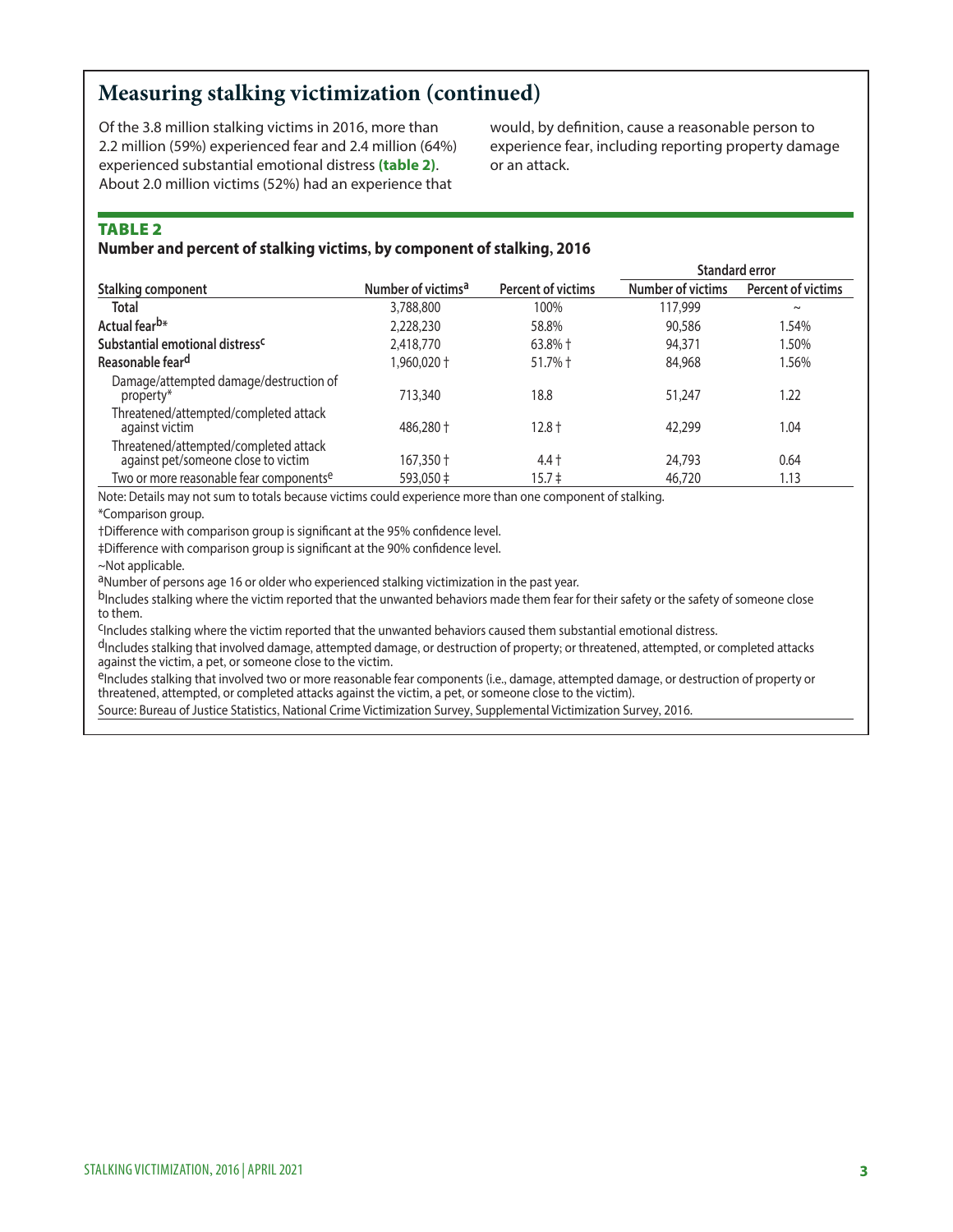# **59% of traditional-stalking victims in 2016 said the ofender followed and watched them**

The most frequently reported traditional stalking behaviors included the ofender following and watching the victim (59%) or showing up at, riding by, or driving by places where the ofender had no business being (52%) **(table 3)**. More than a third of victims

of traditional stalking reported that the ofender harassed their friends or family for information about their whereabouts (40%) or waited for them at home, school, or another place (36%). About 1 in 5 victims of traditional stalking said the offender left or sent unwanted items (24%) or snuck into their home, car, or other place (19%).

# TABLE 3

# **Number and percent of victims of traditional stalking, by type of stalking behavior, 2016**

| <b>Stalking behavior</b>                                                                                | Number of victims <sup>a</sup> | Percent of victims | Percent of all personsb |
|---------------------------------------------------------------------------------------------------------|--------------------------------|--------------------|-------------------------|
| Total traditional stalking                                                                              | 2,472,440                      | 100%               | 1.0%                    |
| Followed victim around/watched victim                                                                   | 1,450,740                      | 58.7               | 0.6                     |
| Showed up at/rode by/drove by places victim was when the offender had<br>no business being there        | 1,283,540                      | 51.9               | 0.5                     |
| Harassed/repeatedly asked victim's friends/family for information about<br>their whereabouts            | 996,710                        | 40.3               | 0.4                     |
| Waited for victim at home/work/school/any other place when victim did<br>not want them to be there      | 901,480                        | 36.5               | 0.4                     |
| Left/sent victim unwanted items/cards/letters/presents/flowers                                          | 604,000                        | 24.4               | 0.2                     |
| Sneaked into victim's home/car/any other place and did things to let victim<br>know they had been there | 472,990                        | 19.1               | 0.2                     |

Note: Details may not sum to totals because a victim could experience more than one behavior of traditional stalking. Total population age 16 or older was 256,432,020. See appendix table 2 for standard errors.

<sup>a</sup>Number of persons age 16 or older who experienced stalking victimization in the past year.

bPercentage of persons age 16 or older who experienced stalking victimization in the past year.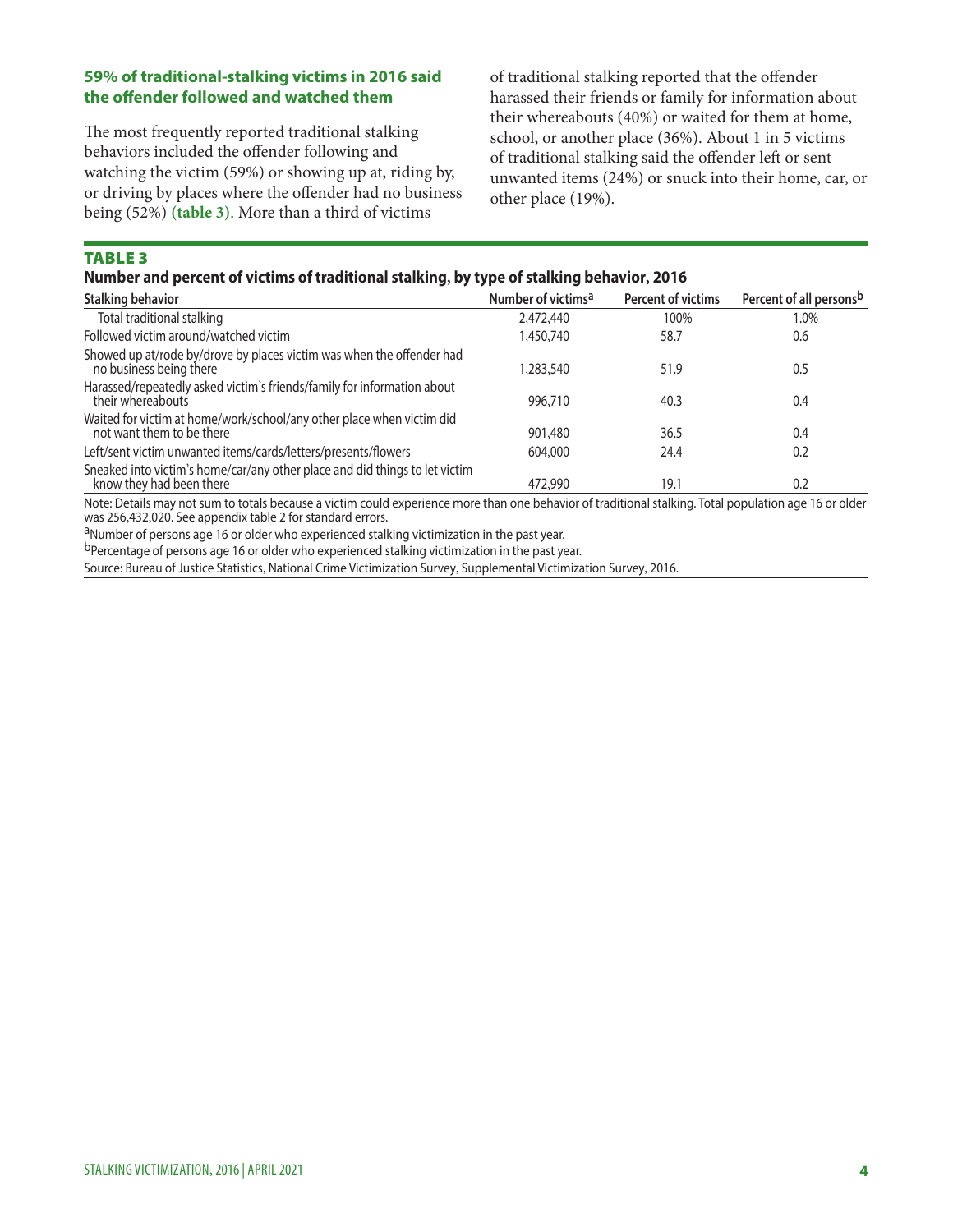# **67% of victims of stalking with technology said the ofender used the phone to excessively contact them in 2016**

Sixty-seven percent of victims of stalking with technology received unwanted phone calls, voice messages, or text messages (67%), while 50% received unwanted emails or messages via the internet **(table 4)**. About 35% of victims said their activities were monitored using social media. Twenty-seven

percent of victims experienced the offender posting or threatening to post inappropriate, unwanted, or personal information about them on the internet. Nineteen percent of victims of stalking with technology said the offender spied on them or monitored their activities using technologies such as listening devices, cameras, or computer or cellphone monitoring software. Nine percent of victims were tracked with an electronic tracking device or application.

# TABLE 4

# **Number and percent of victims of stalking with technology, by type of stalking behavior, 2016**

| Number of victims <sup>a</sup> |      | Percent of victims Percent of all personsb |
|--------------------------------|------|--------------------------------------------|
| 3,085,550                      | 100% | $1.2\%$                                    |
| 2,070,400                      | 67.1 | 0.8                                        |
| 1.542.570                      | 50.0 | 0.6                                        |
| 067.800                        | 34.6 | 0.4                                        |
| 818,550                        | 26.5 | 0.3                                        |
| 585,770                        | 19.0 | 0.2                                        |
| 283,630                        | 9.2  | 0.1                                        |
|                                |      |                                            |

Note: Details may not sum to totals because a victim could experience more than one behavior of stalking with technology. Total population age 16 or older was 256,432,020. See appendix table 3 for standard errors.

<sup>a</sup>Number of persons age 16 or older who experienced stalking victimization in the past year.

bPercentage of persons age 16 or older who experienced stalking victimization in the past year.

<sup>C</sup>Includes posting private photographs, videos, or rumors.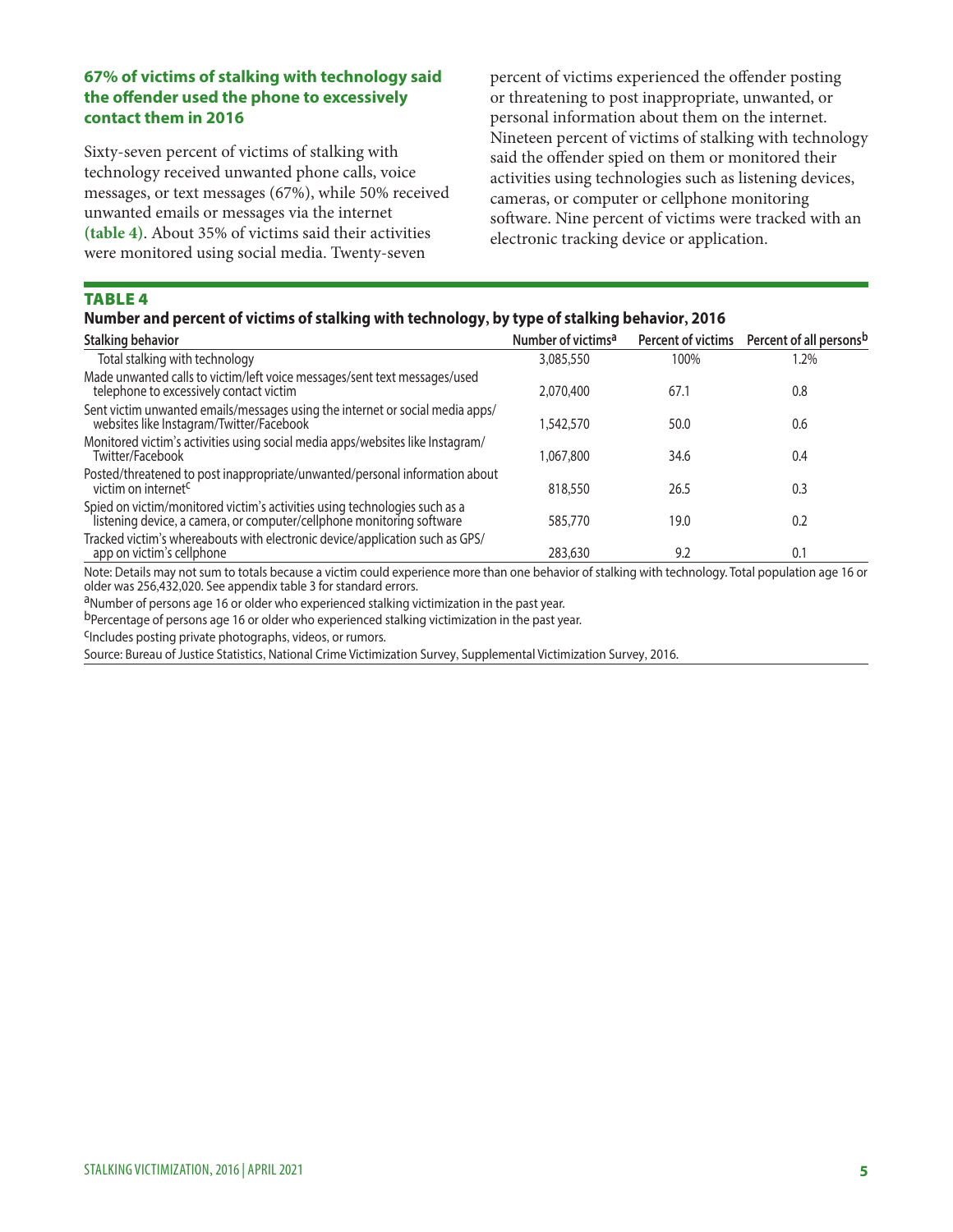# **Females were stalked more than twice as often as males**

The prevalence of stalking was higher for females (2.0%) than for males (0.9%) (table 5). The overall prevalence of stalking did not vary signifcantly by race or ethnicity. Persons ages 20 to 24 (2.3%) were stalked

more often than persons age 35 or older. Divorced (2.8%) or separated (3.7%) persons were stalked more ofen than persons of all other marital statuses. Persons in households with annual incomes of less than \$10,000 (2.8%) were stalked more ofen than persons in households with annual incomes of \$10,000 or more.

#### TABLE 5

**Number and percent of stalking victims, by demographic characteristics of victims, 2016** 

| Victim demographic       |                                |                         |                          | <b>Standard error</b>  |
|--------------------------|--------------------------------|-------------------------|--------------------------|------------------------|
| characteristic           | Number of victims <sup>a</sup> | Percent of all personsb | <b>Number of victims</b> | Percent of all persons |
| <b>Total</b>             | 3,788,800                      | 1.5%                    | 117,999                  | 0.05%                  |
| Sex                      |                                |                         |                          |                        |
| Male*                    | 1,115,670                      | 0.9%                    | 64,106                   | 0.05%                  |
| Female                   | 2,673,140 +                    | $2.0 +$                 | 99,196                   | 0.07                   |
| Race/ethnicity           |                                |                         |                          |                        |
| White <sup>C*</sup>      | 2,522,390                      | 1.5%                    | 96,366                   | 0.06%                  |
| <b>Black<sup>c</sup></b> | 428,390 +                      | 1.4                     | 39,697                   | 0.13                   |
| Hispanic                 | 543,360 +                      | 1.3                     | 44,717                   | 0.11                   |
| Otherc,d                 | 294,660 +                      | 1.5                     | 32,913                   | 0.17                   |
| Age                      |                                |                         |                          |                        |
| $16 - 19$                | 259,060 +                      | $1.5%$ †                | 30,857                   | 0.18%                  |
| $20 - 24*$               | 496,660                        | 2.3                     | 42,749                   | 0.20                   |
| $25 - 34$                | 873,720 +                      | 2.0                     | 56,724                   | 0.13                   |
| $35 - 49$                | 1,072,550 +                    | $1.8 +$                 | 62,854                   | 0.10                   |
| $50 - 64$                | 709,760 +                      | $1.1 +$                 | 51,118                   | 0.08                   |
| 65 or older              | 377,050 +                      | $0.8 +$                 | 37,239                   | 0.08                   |
| <b>Marital status</b>    |                                |                         |                          |                        |
| Never married            | 1,558,570 +                    | $2.0\%$ †               | 75,774                   | 0.10%                  |
| Married                  | 1,076,600 +                    | $0.8 +$                 | 62,973                   | 0.05                   |
| Widowed                  | 157,520                        | $1.0 +$                 | 24,052                   | 0.16                   |
| Divorced                 | 792,470 +                      | 2.8                     | 54,018                   | 0.19                   |
| Separated*               | 189,690                        | 3.7                     | 26,398                   | 0.50                   |
| Household income         |                                |                         |                          |                        |
| Less than \$10,000*      | 419,350                        | 2.8%                    | 39,276                   | 0.26%                  |
| \$10,000-\$14,999        | 253,370 +                      | $2.1 \pm$               | 30,516                   | 0.25                   |
| \$15,000-\$24,999        | 505,490                        | $1.9+$                  | 43,128                   | 0.16                   |
| \$25,000-\$34,999        | 445,030                        | $1.6+$                  | 40,462                   | 0.15                   |
| \$35,000-\$49,999        | 518,480 ‡                      | $1.3 +$                 | 43,680                   | 0.11                   |
| \$50,000-\$74,999        | 654,520 +                      | $1.4 +$                 | 49,085                   | 0.11                   |
| \$75,000 or more         | 992,560 +                      | $1.1 +$                 | 60,463                   | 0.07                   |

Note: Details may not sum to totals due to rounding. Total population age 16 or older was 256,432,020. See *Measuring stalking victimization* for more information on the measurement of stalking in the Supplemental Victimization Survey. See appendix table 4 for population estimates. \*Comparison group.

†Diference with comparison group is signifcant at the 95% confdence level.

‡Diference with comparison group is signifcant at the 90% confdence level.

aNumber of persons age 16 or older who experienced stalking victimization in the past year.

bPercentage of persons age 16 or older who experienced stalking victimization in the past year.

cExcludes persons of Hispanic origin (e.g., "white" refers to non-Hispanic whites and "black" refers to non-Hispanic blacks).

dIncludes Asians, Native Hawaiians or Other Pacific Islanders, American Indians or Alaska Natives, and persons of two or more races.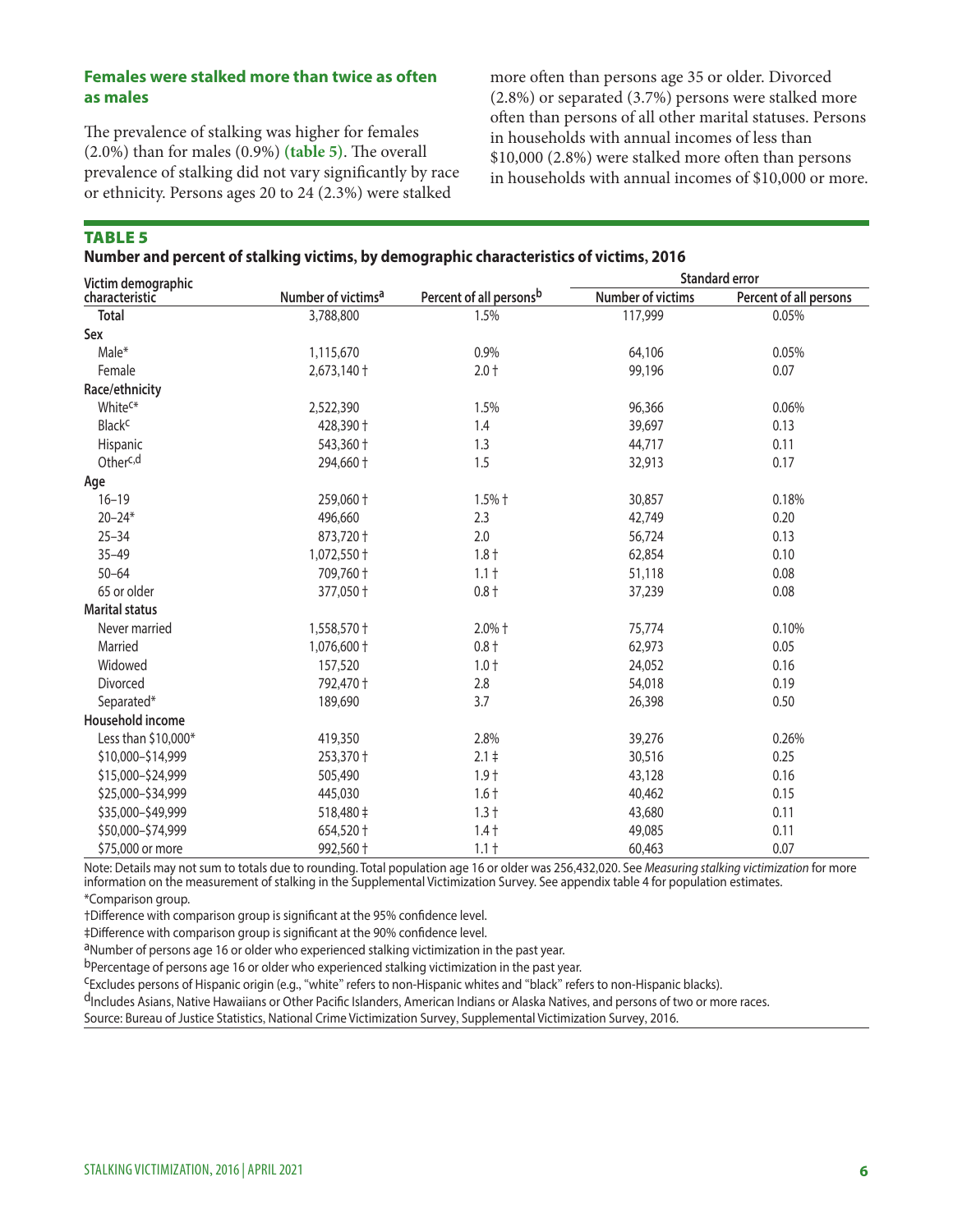# **Most stalking victims knew their ofender**

One ofender committed the unwanted contacts and behaviors for more than half of stalking victims **(table 6)**. Most stalking victims said they knew the ofender. In 2016, 69% of victims of stalking knew their ofender in some capacity. Victims were more likely to be stalked by a well-known or casual acquaintance (36%) or a current or ex-intimate partner (27%) than by some other relative (6%).<sup>1</sup>

Victims were three times more likely to be stalked by an ex-intimate partner (21%) than a current intimate partner (7%). A greater portion of victims were stalked by ex-intimate partners than by persons of all other victim-ofender relationships.

In 2016, about 17% of victims were stalked by a stranger. About 13% of victims were unable to identify their relationship to the ofender.

1Intimate partners includes current or former spouses or partners, boyfriends or girlfriends, or other romantic or sexual partners.

# TABLE 6

# **Percent of stalking victims, by number of ofenders and victim-ofender relationship, 2016**

|                                                                            | <b>Total stalking</b> | <b>Standard error</b> |
|----------------------------------------------------------------------------|-----------------------|-----------------------|
| <b>Total</b>                                                               | 100%                  | $\sim$                |
| <b>Number of offenders</b>                                                 |                       |                       |
| $One*$                                                                     | 56.9%                 | 1.55%                 |
| Two or more                                                                | $33.6 +$              | 1.47                  |
| Unknown                                                                    | $9.2 +$               | 0.90                  |
| Victim-offender relationship <sup>a</sup>                                  |                       |                       |
| Known                                                                      | 69.4%                 | 1.44%                 |
| Intimate partnerb                                                          | 27.4                  | 1.39                  |
| Current partner                                                            | $6.8 +$               | 0.78                  |
| Ex-partner*                                                                | 20.7                  | 1.26                  |
| Other relative                                                             | $6.0 +$               | 0.74                  |
| Well-known/casual acquaintance                                             | $36.0 +$              | 1.50                  |
| Friend/ex-friend                                                           | $7.5 +$               | 0.82                  |
| Acquaintance/in-law or relative of spouse or ex-spouse/friends of offender | $10.1 +$              | 0.94                  |
| Roommates/housemates/boarders/neighbors                                    | $6.6 +$               | 0.77                  |
| Professional acquaintances <sup>c</sup>                                    | $7.7 +$               | 0.83                  |
| Other                                                                      | $4.1 +$               | 0.62                  |
| Strangers                                                                  | $16.9 +$              | 1.17                  |
| Unknown relationship                                                       | $12.9 +$              | 1.04                  |
| Number of victims                                                          | 3,788,800             | 117,999               |

Note: Details may not sum to totals due to missing data. See *Measuring stalking victimization* for more information on the measurement of stalking in the Supplemental Victimization Survey.

\*Comparison group.

†Diference with comparison group is signifcant at the 95% confdence level.

~Not applicable.

aIncludes characteristics for single and multiple offenders. For multiple offenders, victims were asked if the offenders worked alone or together as a team. If the ofender worked alone, victims were asked about the ofender who had stalked them most recently. If ofenders acted together, victims were asked if there was one who was most responsible. Victims were asked about the one ofender's or the multiple offenders' characteristics. If the victims did not know the number of offenders, they were asked to focus on the most recent person who had stalked them.

bincludes current or former spouses or partners, boyfriends or girlfriends, or other romantic or sexual partners.<br>Cincludes schoolmates, supervisors (current or former), co-workers (current or former), teachers or school s students, and employees (current or former).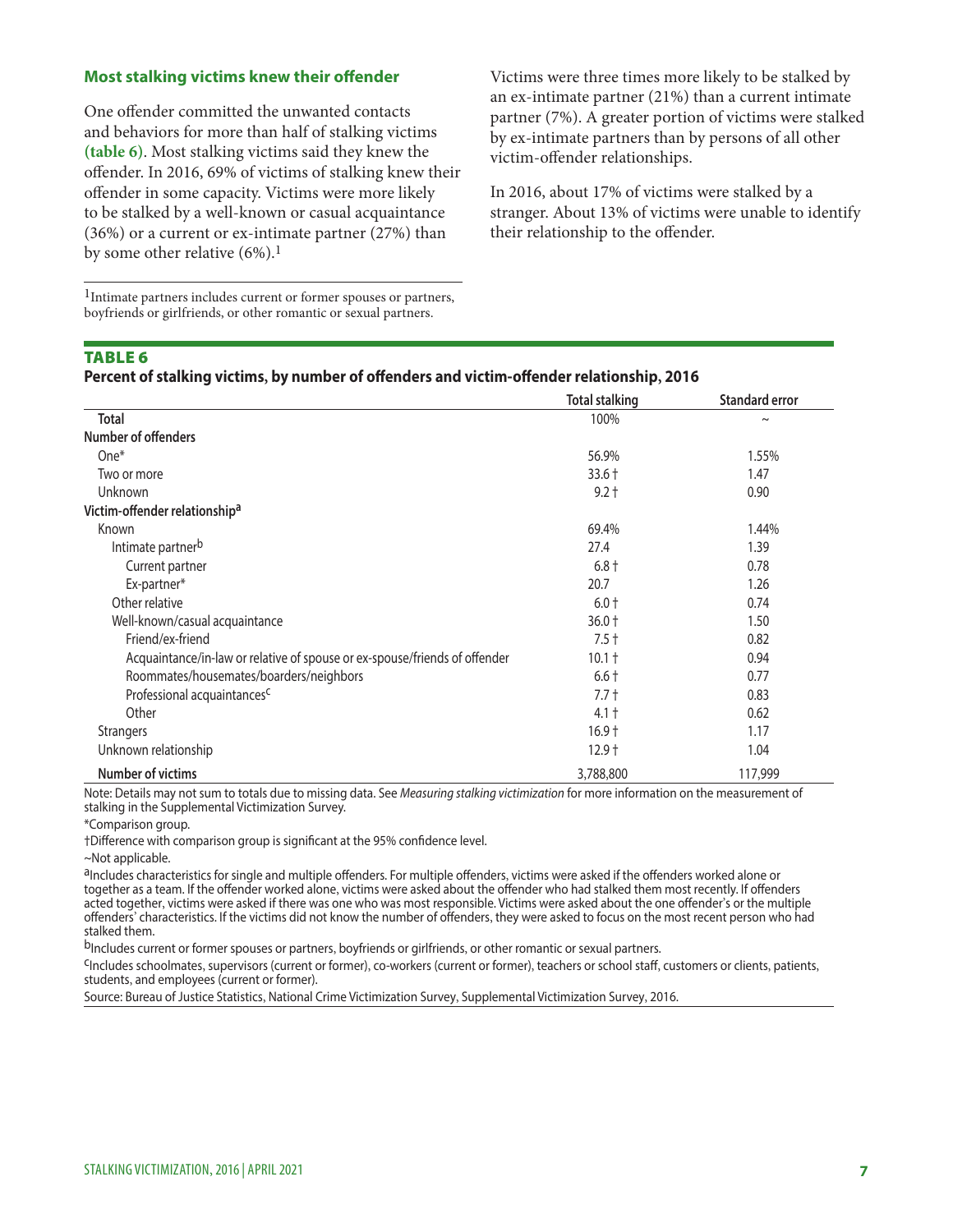# **Nearly a quarter of stalking victims said the stalking behaviors lasted 2 years or more**

Forty-fve percent of stalking victims experienced stalking behaviors that lasted one month to less than one year **(table 7)**. Twenty-four percent of victims said the stalking behaviors lasted 2 years or more. About 1% of victims did not know how long they had been stalked.

For more than half (57%) of stalking victims, the stalking behaviors occurred 2 to 10 times during the victimization. About 1 in 10 victims said the stalking behaviors happened too many times to count. More than 5% of stalking victims did not know or could not remember how many times the behaviors had occurred.

At the time of the interview, stalking behaviors were still going on for more than a quarter of victims **(table 8)**. In cases where the stalking behaviors had stopped, 51% of the victims took measures to stop the behaviors. These measures included changing or blocking a phone number, email, or social media account or getting a new phone or computer; talking to the offender; moving; getting a restraining, protection, or no-contact order; or getting married or starting a new relationship. Changing or blocking a phone number, email, or social media account or getting a new phone or computer (23%) was the most common measure victims took that stopped stalking behaviors. About 20% of victims said the behaviors stopped because someone intervened, such as a friend or relative, police, or others.

# TABLE 7

## **Percent of stalking victims, by duration and frequency of stalking, 2016**

|                                              | <b>Total stalking</b> | <b>Standard error</b> |
|----------------------------------------------|-----------------------|-----------------------|
| <b>Total</b>                                 | 100%                  |                       |
| Duration                                     |                       |                       |
| Less than 1 month                            | 16.6%                 | 1.16%                 |
| 1 month to less than 1 year                  | 45.3                  | 1.55                  |
| 1 year to less than 2 years                  | 12.5                  | 1.03                  |
| 2 years or more                              | 23.9                  | 1.33                  |
| Unknown                                      | 1.2                   | 0.34                  |
| Frequency                                    |                       |                       |
| 2 to 10 times <sup>a</sup>                   | 57.4%                 | 1.54%                 |
| 11 to 50 times                               | 18.7                  | 1.21                  |
| More than 50 times                           | 7.9                   | 0.84                  |
| Too many times to count                      | 9.4                   | 0.91                  |
| Don't know/don't remember<br>number of times | 5.6                   | 0.72                  |
| <b>Number of victims</b>                     | 3,788,800             | 117,999               |

Note: Details may not sum to totals due to rounding and missing data. See *Measuring stalking victimization* for more information on the measurement of stalking in the Supplemental Victimization Survey. ~Not applicable.

aUnwanted contacts or behaviors had to happen more than once for the respondent to screen into the Supplemental Victimization Survey. Source: Bureau of Justice Statistics, National Crime Victimization Survey, Supplemental Victimization Survey, 2016.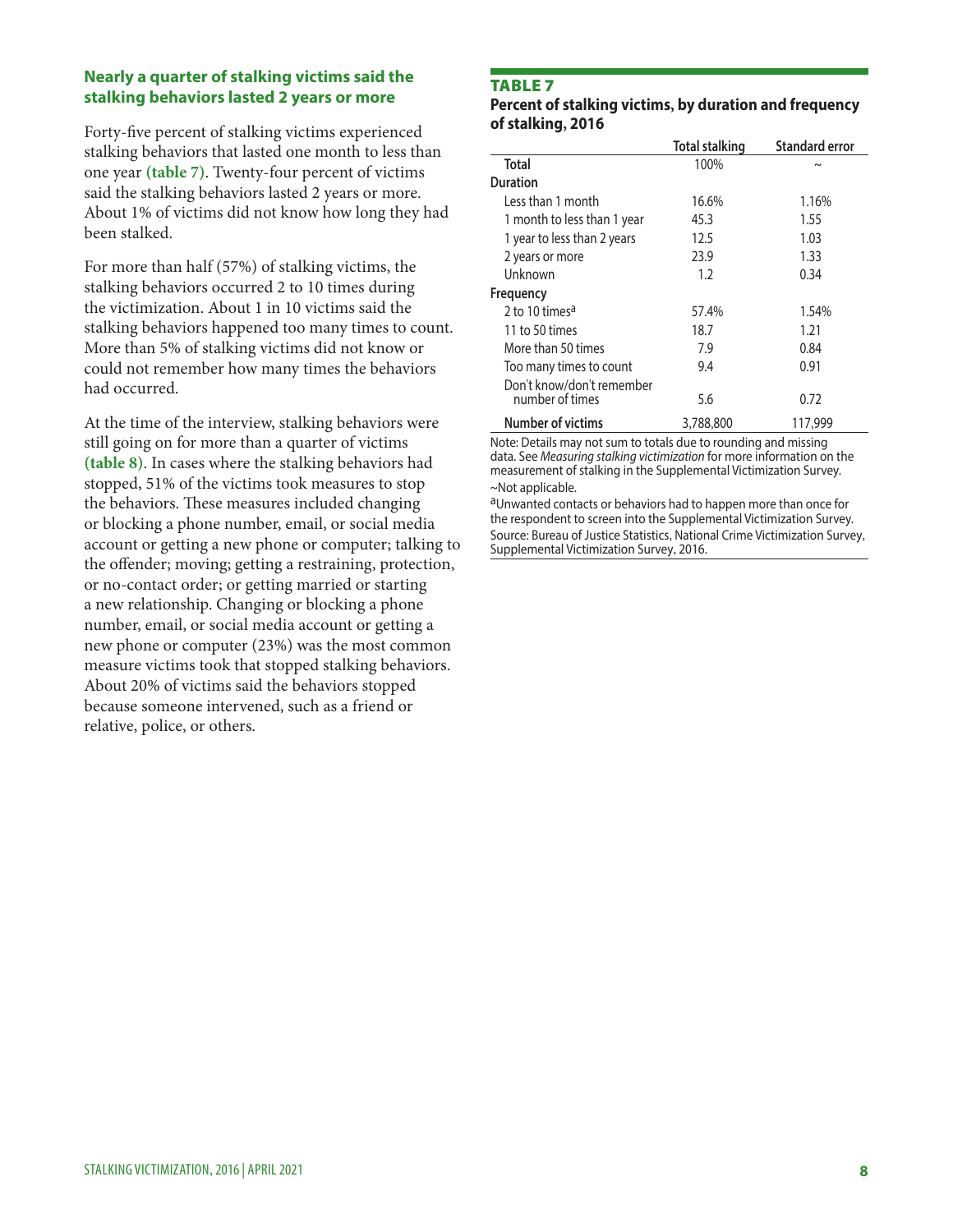# TABLE 8

# **Percent of stalking victims, by whether the stalking was ongoing, 2016**

|                                                                                        | <b>Total stalking</b> | <b>Standard error</b> |
|----------------------------------------------------------------------------------------|-----------------------|-----------------------|
| <b>Total</b>                                                                           | 100%                  | $\sim$                |
| Stalking behaviors are still ongoing                                                   | 28.3%                 | 1.40%                 |
| <b>Stalking behaviors have stopped</b>                                                 | 62.0%                 | 1.52                  |
| Reason why stalking behaviors have stopped                                             | 100%                  | $\thicksim$           |
| Victim took measures to stop behaviors                                                 | 50.8                  | 1.98%                 |
| Changed/blocked phone number/email/social media account<br>or got a new phone/computer | 23.1                  | 1.67                  |
| Talked to offender                                                                     | 12.0                  | 1.29                  |
| Moved                                                                                  | 8.2                   | 1.09                  |
| Got a restraining/protection/no-contact order                                          | 5.4                   | 0.89                  |
| Got married/started a new relationship                                                 | 2.2                   | 0.57                  |
| Someone intervened                                                                     | 19.6                  | 1.57                  |
| Friend/relative                                                                        | 6.9                   | 1.00                  |
| Police                                                                                 | 6.7                   | 0.99                  |
| Others <sup>a</sup>                                                                    | 6.0                   | 0.94                  |
| Behaviors stopped because offender-                                                    | 14.0                  | 1.37                  |
| Was arrested/incarcerated                                                              | 5.2                   | 0.88                  |
| Moved                                                                                  | 3.9                   | 0.77                  |
| Started a new relationship                                                             | 3.1                   | 0.68                  |
| Got help/counseling                                                                    | 1.8                   | 0.52                  |
| Other <sup>b</sup>                                                                     | 19.9                  | 1.58                  |
| Unknown                                                                                | 20.8                  | 1.61                  |
| Unknown whether stalking behaviors are still ongoing                                   | 8.6%                  | 0.87%                 |
| <b>Number of victims</b>                                                               | 3,788,800             | 117,999               |

Note: Details may not sum to totals due to rounding and missing data and because a victim could select more than one reason that the stalking stopped. See *Measuring stalking victimization* for more information on the measurement of stalking in the Supplemental Victimization Survey.

~Not applicable.

aIncludes employer; school official, faculty, or staff; clergy or faith leader; or some other person.

b<sub>Includes</sub> the offender died and other reasons why the stalking behaviors stopped.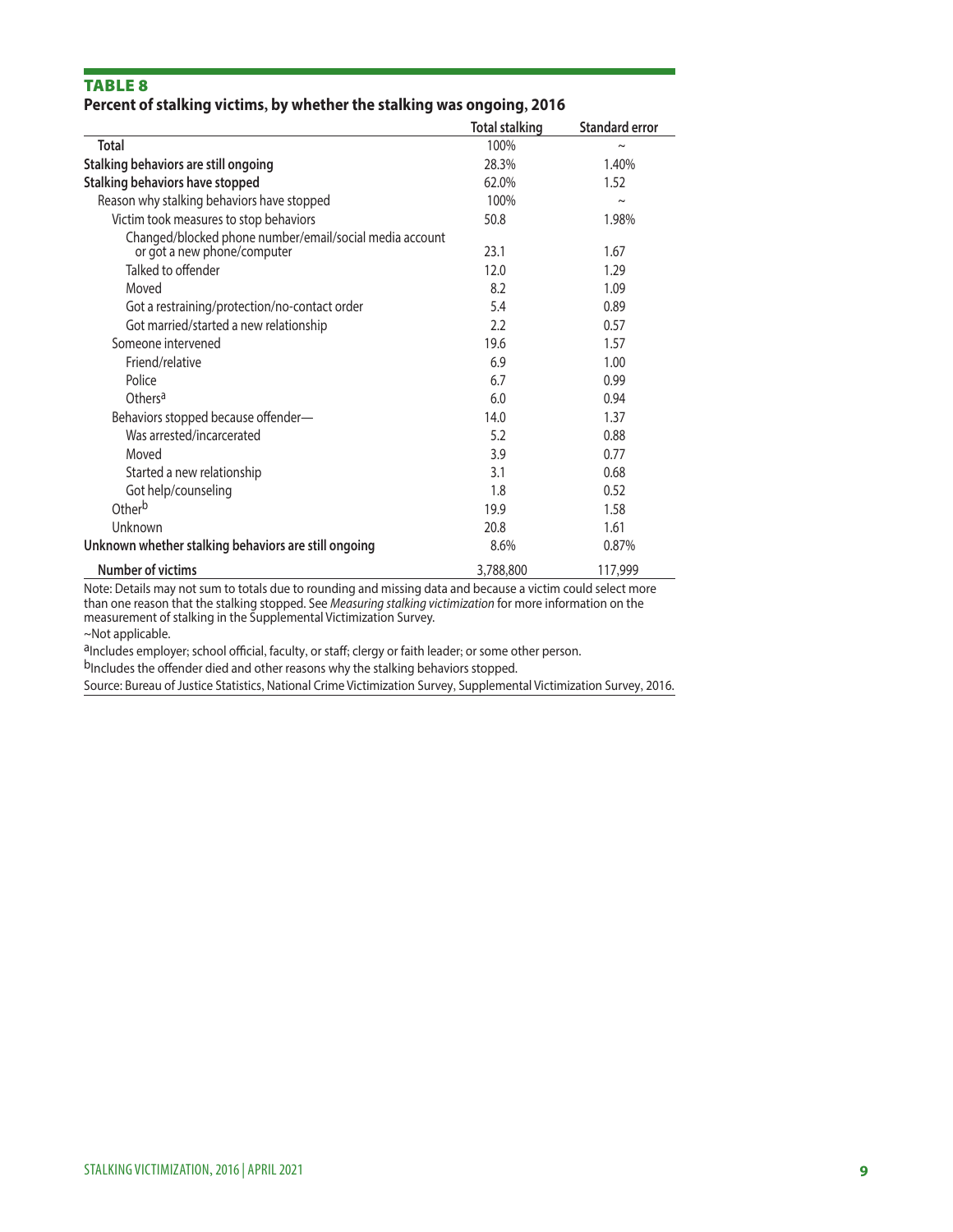# **Methodology**

# **Data collection**

The Supplemental Victimization Survey (SVS) is a supplement to the National Crime Victimization Survey (NCVS) that the U.S. Census Bureau carries out for the Bureau of Justice Statistics (BJS). The NCVS collects data on crimes reported or not reported to police against persons age 12 or older from a nationally representative sample of U.S. households. The sample includes persons living in group quarters (such as dormitories, rooming houses, and religiousgroup dwellings) and excludes persons living in military barracks and in institutional settings (such as correctional or hospital facilities) and persons who are homeless.

From July 1, 2016 through December 31, 2016, persons age 16 or older in sampled NCVS households received the SVS at the end of the NCVS interview. Proxy responders to the NCVS interview did not receive the SVS. Unlike in 2006 when BJS frst administered the SVS, if the 2016 NCVS interview was conducted in a language other than English, the SVS interview could be conducted in that language, either by the interviewer or a reliable translator. All NCVS and SVS interviews were conducted using computer-assisted personal interviewing, either by telephone or inperson visit. Of the 126,500 original NCVS-eligible respondents age 16 or older, approximately 96,300 completed the SVS questionnaire, resulting in a response rate of 76.1%. The SVS response rate is similar to the NCVS response rate.

The combined SVS unit response rate for NCVS households, NCVS persons, and SVS persons was 58.3%. Because of the level of non-response, a bias analysis was conducted. The results indicated that there was little or no substantive bias due to non-response in the SVS estimates.

The SVS collected individual-level data on the prevalence of stalking victimization among persons, the characteristics of stalking victims, and the patterns of reporting to the police and other authorities. Respondents were asked whether they were stalked during the 12 months prior to the interview. For example, persons interviewed in July 2016 were asked about stalking victimization that occurred between July 2015 and June 2016. Stalking victimizations are classifed by the year of the survey and not by the year of the victimization.

Persons who reported a stalking victimization were asked more detailed questions about their victimization and their responses to it, such as the victim-ofender relationship, physical and emotional consequences to the victim, self-protective measures taken, and the response of the criminal justice system. For most sections of the survey, the SVS asked stalking victims to think about the person or persons who committed these unwanted contacts or behaviors in the last 12 months when answering questions.

# **Changes to the measurement of stalking victimization in the SVS**

BJS first collected data from the SVS in 2006. The supplement was designed in 2005, shortly before federal stalking laws changed under the Violence Against Women and Department of Justice Reauthorization Act of 2005 (VAWA). VAWA expanded the legal defnition of cyberstalking to include all communications via software that use the internet or internet-based technologies. The law also expanded the victim-harm requirement to include substantial emotional harm to the victim in addition to actual or reasonable fear.2

In 2013, VAWA was amended to address presence, intimidation, substantial emotional distress, and cyberstalking.<sup>3</sup> First, the law was expanded to apply to any person stalking another person within U.S. waters, territorial jurisdictions, or states. Second, the stalker's intent previously had to be to kill, injure, harass, or place a person under surveillance, and this was expanded to include intimidation. Third, the law was expanded to include acts that caused, were intended to cause, or would be reasonably expected to cause substantial emotional distress. Finally, the defnition of cyberstalking was expanded to include any electronic communication, including interstate and foreign electronic communication.

In 2015, BJS redesigned the 2006 SVS instrument to incorporate the 2005 and 2013 updates to VAWA. The redesigned instrument began with a series of screener questions about each element of VAWA's stalking definition. The screener included expanded questions about unwanted contacts and behaviors

<sup>2</sup>Violence Against Women and Department of Justice Reauthorization Act of 2005, 109 U.S.C. § 3402 et seq. (2005). [https://www.gpo.gov/fdsys/pkg/BILLS-109hr3402enr/pdf/BILLS-](https://www.gpo.gov/fdsys/pkg/BILLS-109hr3402enr/pdf/BILLS)109hr3402enr.pdf

<sup>&</sup>lt;sup>3</sup>Violence Against Women and Department of Justice Reauthorization Act of 2013, 113 U.S.C. § 2261A et seq. (2013). <https://www.gpo.gov/fdsys/pkg/BILLS-113s47enr/pdf/BILLS>-113s47enr.pdf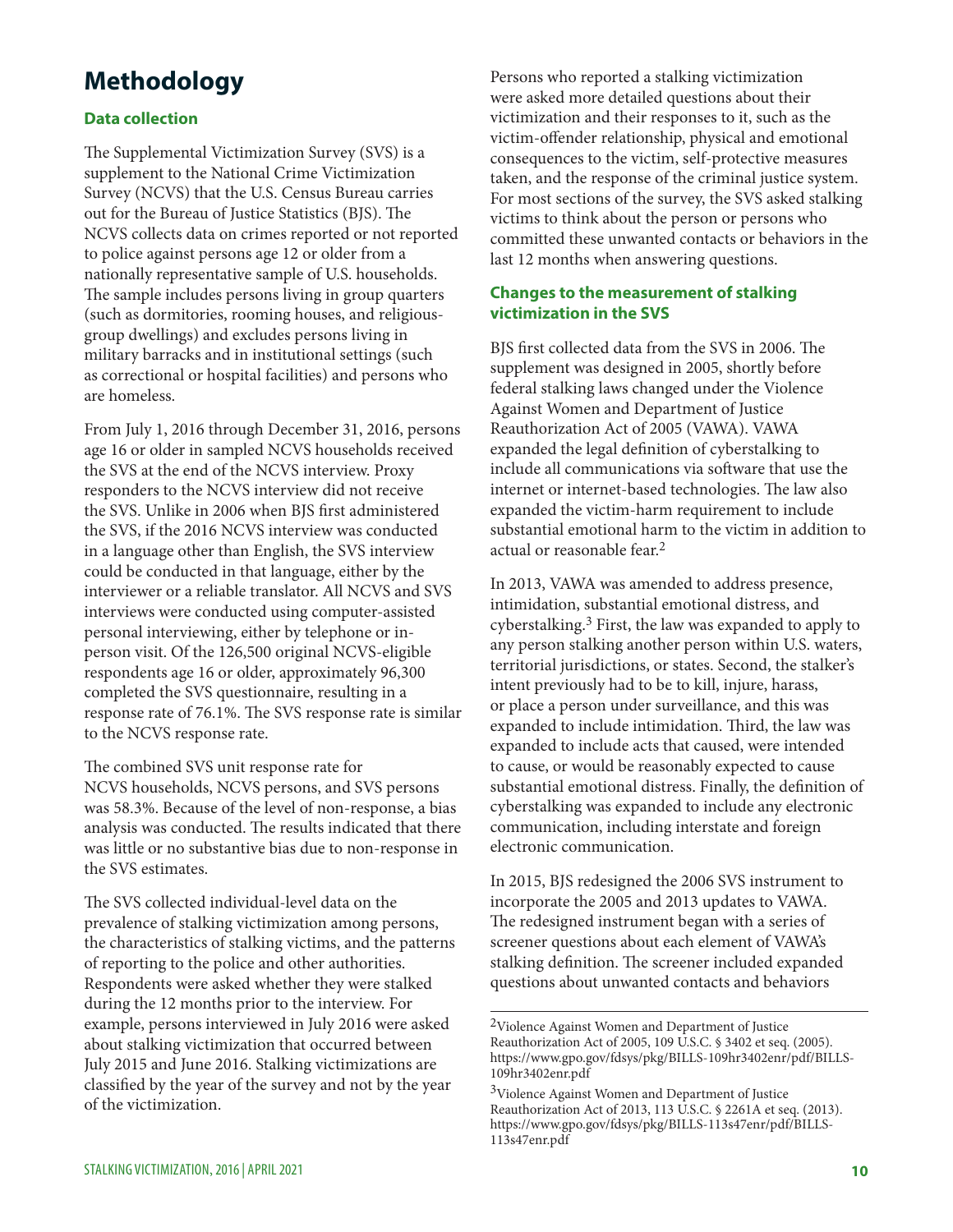associated with traditional stalking and stalking with technology. Separate screener questions were also developed to measure victim responses of fear and substantial emotional distress. If the respondent's answers identifed them as a stalking victim, the survey instrument included additional questions focused on details of the stalking victimization. In addition to the changes to the instrument, BJS lowered the minimum age of survey respondents from 18 to 16. Due to these changes, estimates from the 2016 SVS cannot be compared to estimates from the 2006 SVS.

The 2016 SVS can be used to estimate stalking prevalence for persons age 16 or older in the U.S. The expansions to the stalking screening questions allowed for better measurement of the types of stalking behaviors experienced by respondents, especially stalking with technology. Improvements to the questions about the stalking incident enhanced the ability to describe the characteristics of stalking victimizations.

# **Defning stalking victimization**

There is no nationwide definition of stalking victimization. However, the federal defnition and many state defnitions include similar components. In developing the SVS, BJS used the expertise of a range of federal (including the Department of Justice's Office on Violence Against Women and Office for Victims of Crime) and private sources in the felds of criminal justice and victim services.

# *State stalking laws*

The federal government, the 50 states, and the District of Columbia have criminal laws to address stalking. However, the legal defnition of stalking varies across jurisdictions. State laws vary regarding defnitions of fear and emotional distress. The 50 states and the District of Columbia specify that there must have been a repeated course of conduct **(table 9)**.

In addition, criminal laws in the 50 states and the District of Columbia include the element of actual fear in their stalking defnition. Most states and the District of Columbia also include the element of reasonable fear, defned as behaviors that would cause a reasonable person to be fearful. Three-quarters of the states and the District of Columbia include the element of emotional distress, which is consistent with changes in federal laws. About half of these states and the District of Columbia indicate that there may also be an element of reasonable emotional distress.

All state laws require actual fear, reasonable fear, emotional distress, or reasonable emotional distress to be present for the repeated course of conduct to be defined as stalking. The laws vary regarding the standard and level of fear or emotional distress required, depending on what is included in the law and whether there are diferent classifcations of stalking.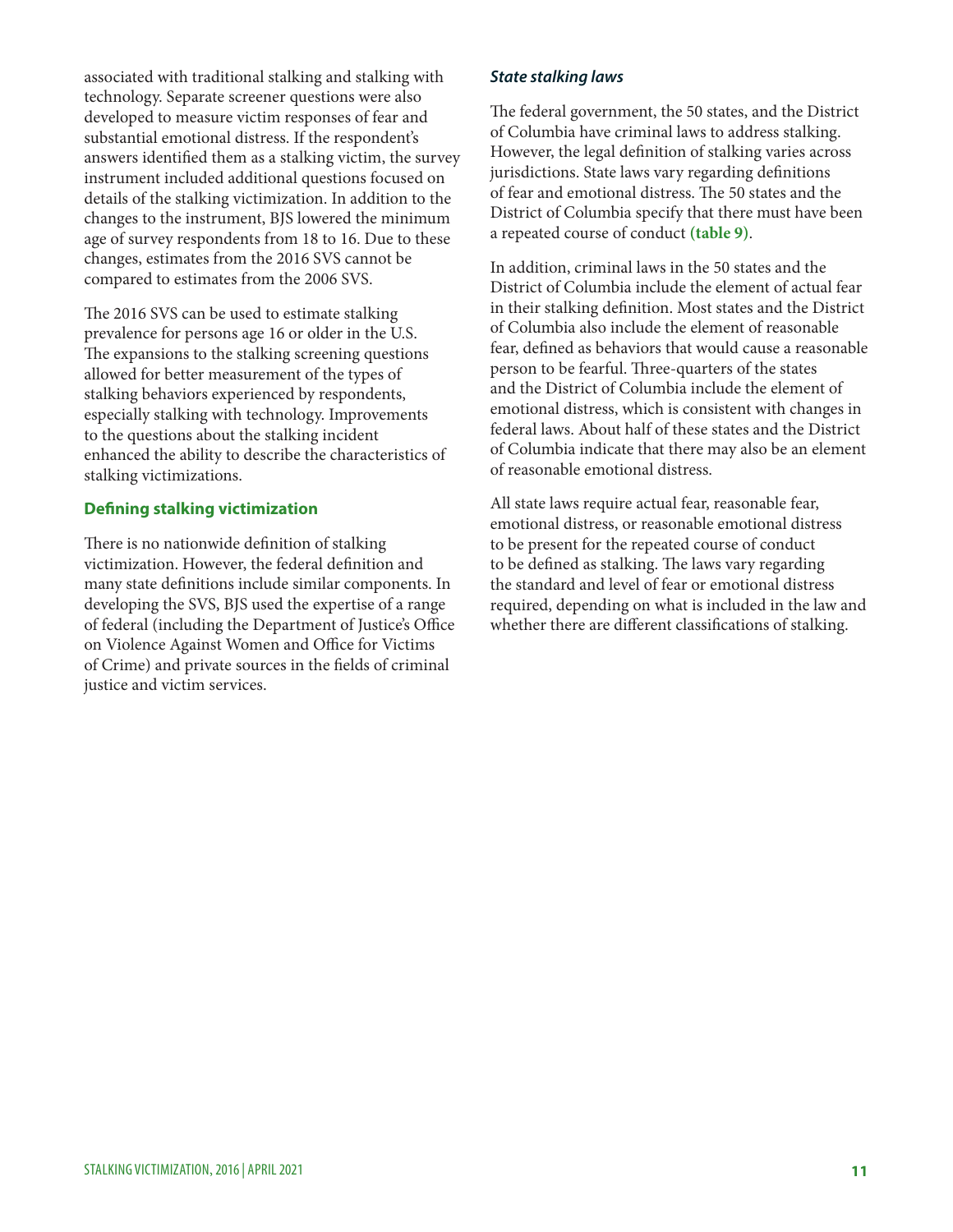# TABLE 9 **State criminal laws on stalking, by elements of the crime, 2018**

|                      |                            |                    | State law addresses- |                                           |                               |
|----------------------|----------------------------|--------------------|----------------------|-------------------------------------------|-------------------------------|
|                      | Repeated course of conduct | <b>Actual fear</b> |                      | Reasonable fear Actual emotional distress | Reasonable emotional distress |
| Alabama              |                            |                    | ✓                    | ✓                                         |                               |
| Alaska               | √                          |                    |                      |                                           |                               |
| Arizona              |                            |                    |                      |                                           |                               |
| Arkansas             |                            |                    |                      |                                           |                               |
| California           |                            |                    |                      |                                           |                               |
| Colorado             |                            |                    |                      |                                           |                               |
| Connecticut          |                            |                    |                      |                                           |                               |
| Delaware             |                            |                    |                      |                                           |                               |
| District of Columbia |                            |                    |                      |                                           |                               |
| Florida              |                            |                    |                      |                                           |                               |
| Georgia              |                            |                    |                      |                                           |                               |
| Hawaii               |                            |                    |                      |                                           |                               |
| Idaho                |                            |                    |                      |                                           |                               |
| Illinois             |                            |                    |                      |                                           |                               |
| Indiana              |                            |                    |                      |                                           |                               |
| lowa                 |                            |                    |                      |                                           |                               |
| Kansas               |                            |                    |                      |                                           |                               |
| Kentucky             |                            |                    |                      |                                           |                               |
| Louisiana            |                            |                    |                      |                                           |                               |
| Maine                |                            |                    |                      |                                           |                               |
| Maryland             |                            |                    |                      |                                           |                               |
| Massachusetts        |                            |                    |                      |                                           |                               |
| Michigan             |                            |                    |                      |                                           |                               |
| Minnesota            |                            |                    |                      |                                           |                               |
|                      |                            |                    |                      |                                           |                               |
| Mississippi          |                            |                    |                      | ✓                                         |                               |
| Missouri             |                            |                    |                      |                                           |                               |
| Montana              |                            |                    |                      |                                           |                               |
| Nebraska             |                            |                    |                      |                                           |                               |
| Nevada               |                            |                    |                      |                                           |                               |
| New Hampshire        |                            |                    |                      |                                           |                               |
| New Jersey           |                            |                    |                      |                                           |                               |
| New Mexico           |                            |                    |                      |                                           |                               |
| New York             |                            |                    |                      |                                           |                               |
| North Carolina       |                            |                    |                      |                                           |                               |
| North Dakota         |                            |                    |                      |                                           |                               |
| Ohio                 |                            |                    |                      |                                           |                               |
| Oklahoma             |                            |                    |                      |                                           |                               |
| Oregon               |                            |                    |                      |                                           |                               |
| Pennsylvania         |                            |                    |                      |                                           |                               |
| Rhode Island         |                            |                    |                      |                                           |                               |
| South Carolina       |                            |                    |                      |                                           |                               |
| South Dakota         |                            |                    |                      |                                           |                               |
| Tennessee            |                            |                    |                      |                                           |                               |
| Texas                |                            |                    |                      |                                           |                               |
| Utah                 |                            |                    |                      |                                           |                               |
| Vermont              |                            |                    |                      |                                           |                               |
| Virginia             |                            |                    |                      |                                           |                               |
| Washington           |                            |                    |                      |                                           |                               |
| West Virginia        |                            |                    |                      |                                           |                               |
| Wisconsin            |                            |                    |                      |                                           |                               |
| Wyoming              |                            |                    |                      |                                           |                               |

Note: For the behaviors to be defned as stalking, every state and the District of Columbia require a repeated course of conduct and actual fear, reasonable fear, emotional distress, or reasonable emotional distress to be present.

 $\checkmark$  State law includes this element.

--State law does not include this element.

Source: Data based on Bureau of Justice Statistics review of stalking laws in each state and the District of Columbia as of April 2018.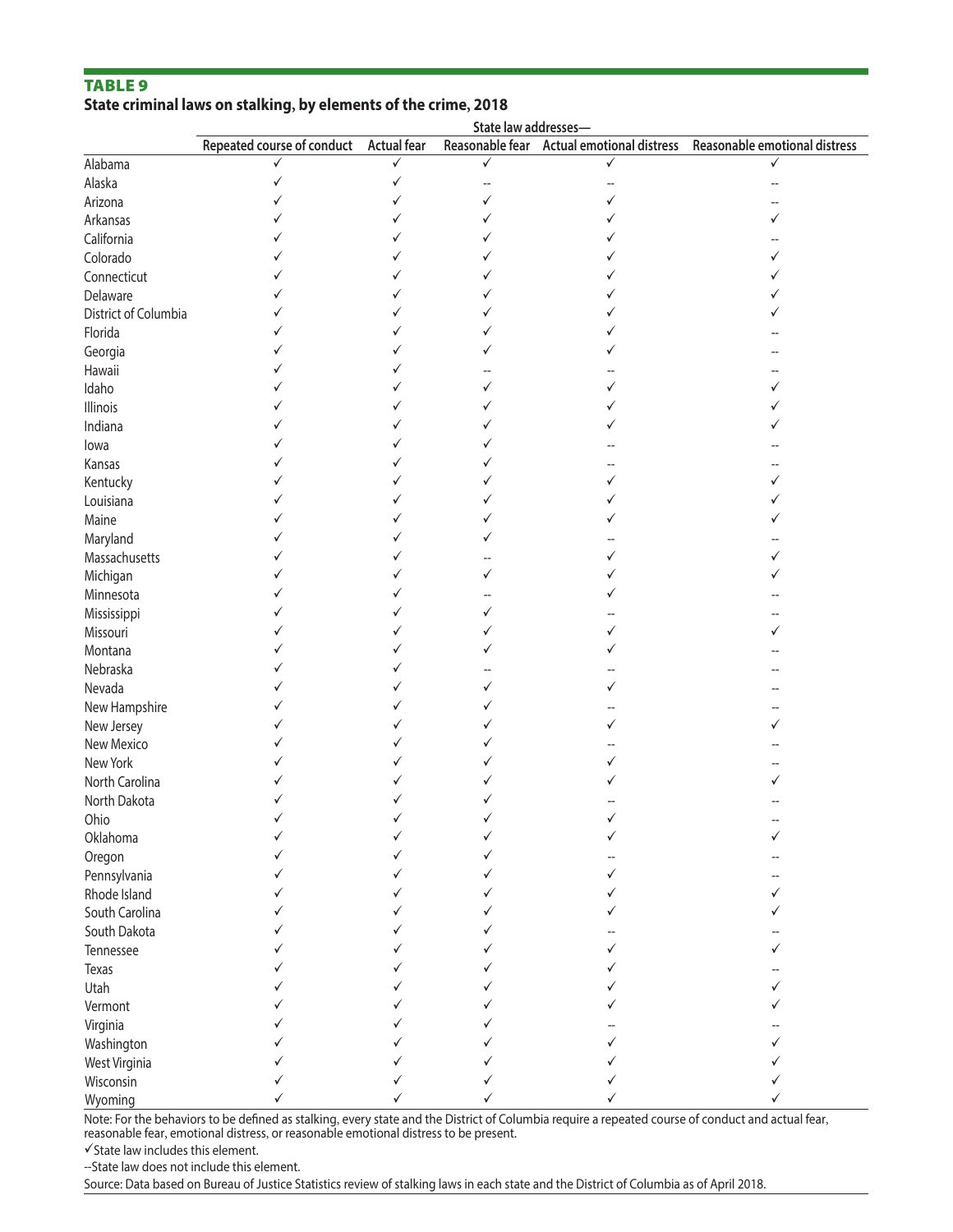# **Measuring stalking with the SVS**

Because the SVS defnition of stalking is aligned with the federal defnition, to be classifed as a victim of stalking in the SVS, the respondent must have experienced a repeated course of conduct that caused them to experience fear or substantial emotional distress or that would cause a reasonable person to experience fear or substantial emotional distress. The SVS screener questions collected the following elements of that defnition: (1) unwanted contacts or behaviors; (2) a repeated course of conduct (i.e., experiencing the same behavior or contact more than once or experiencing two or more diferent behaviors one time); (3) actual fear; (4) substantial emotional distress; and (5) reasonable fear.

#### *Questions used to measure stalking behaviors*

SQ1. In the past 12 months, have you experienced any unwanted contacts or behaviors? By that I mean has anyone—

- a. Followed you around and watched you?
- b. [Has anyone] Sneaked into your home, car, or any place else and did unwanted things to let you know they had been there?
- c. [Has anyone] Waited for you at your home, work, school, or any place else when you didn't want them to?
- d. [Still thinking about unwanted contacts and behaviors, in the past 12 months, has anyone...] Showed up, rode or drove by places where you were when they had no business being there?
- e. [Has anyone] Left or sent unwanted items, cards, letters, presents, flowers, or any other unwanted items?
- f. [Has anyone] Harassed or repeatedly asked your friends or family for information about you or your whereabouts?

Now I want to ask about unwanted contacts or behaviors using various technologies, such as your phone, the Internet, or social media apps. Again, please DO NOT include bill collectors, solicitors, or other sales people. In the past 12 months, has anyone—

g. Made unwanted phone calls to you, left voice messages, sent text messages, or used the phone excessively to contact you?

- h. [Has anyone] Spied on you or monitored your activities using technologies such as a listening device, camera, or computer or cell phone monitoring software?
- i. [Still thinking about unwanted contacts or behaviors, in the past 12 months, has anyone...] Tracked your whereabouts with an electronic tracking device or application, such as GPS or an application on your cell phone?
- j. [Has anyone] Posted or threatened to post inappropriate, unwanted, or personal information about you on the Internet, this includes private photographs, videos, or spreading rumors?
- k. [Has anyone] Sent unwanted e-mails or messages using the Internet, for example, using social media apps or websites like Instagram, Twitter, or Facebook?
- l. [Has anyone] Monitored your activities using social media apps like Instagram, Twitter, or Facebook?

#### *Question used to measure repetition*

SQ2. Has anyone done (this/any of these things) to you more than once in the past 12 months?

*If the respondent answered 'no' to this question, but had experienced more than one of the stalking behaviors, the interview continued and they were asked about fear and emotional distress.* 

# *Questions used to measure actual fear and substantial emotional distress*

SQ3a. Did any of these unwanted contacts or behaviors make you fear for your safety or the safety of someone close to you?

SQ3b. Did any of these unwanted contacts or behaviors cause you substantial emotional distress?

#### *Questions used to measure reasonable fear*

Now I have some additional questions about the time someone {behavior<sub>1</sub>}, {behavior<sub>2</sub>}, and {behavior<sub>x</sub>...}. Thinking about the person or persons who committed these unwanted contacts or behaviors in the past 12 months, did any of the following occur—

SQ4. Did this person or these people damage or attempt to damage or destroy property belonging to you or someone else in your household?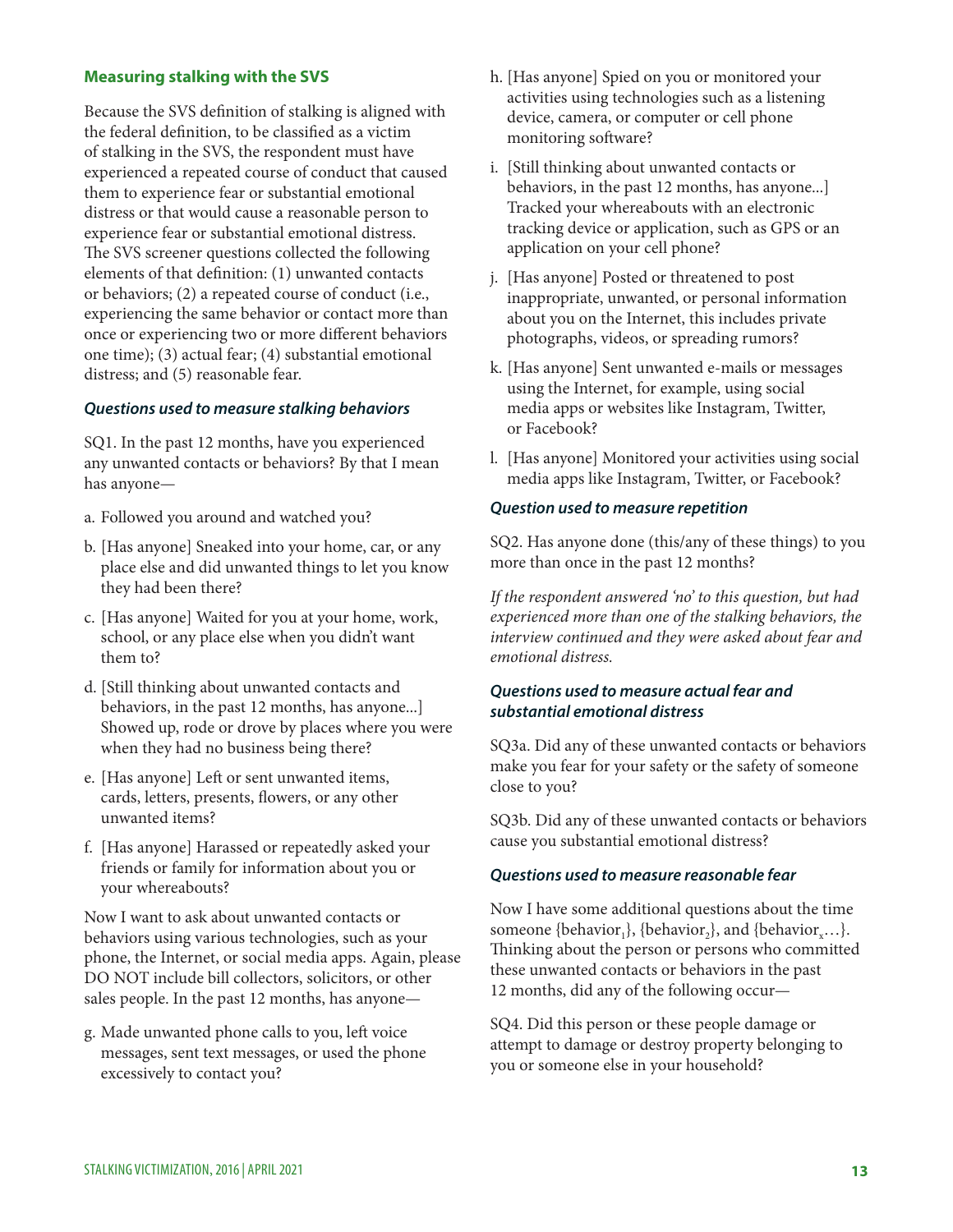SQ5. [Thinking about the person or persons who committed these unwanted contacts or behaviors in the past 12 months…] Did this person or these people—

- **Physically attack you?**
- Attempt to attack you?
- Threaten to attack you?

SQ6. Thinking about the person or persons who committed these unwanted contacts or behaviors in the past 12 months…] Did this person or these people—

- **Physically attack someone close to you or a pet?**
- Attempt to attack someone close to you or a pet?
- Threaten to attack someone close to you or a pet?

# **Standard error computations**

When national estimates are derived from a sample, caution must be taken when comparing one estimate to another. Although one estimate may be larger than another, estimates based on a sample have some degree of sampling error. The sampling error of an estimate depends on several factors, including the amount of variation in the responses and the size of the sample. When the sampling error around an estimate is accounted for, diferences in estimates may not be statistically signifcant.

One measure of the sampling error associated with an estimate is the standard error. The standard error may vary from one estimate to the next. Generally, an estimate with a small standard error provides a more reliable approximation of the true value than an estimate with a larger standard error. Estimates with relatively large standard errors are associated with less precision and reliability and should be interpreted with caution.

Generalized variance functions (GVF) parameters were used to generate standard errors for each point estimate (e.g., numbers, percentages, and rates) in this report. To generate standard errors around prevalence estimates from the SVS, the U.S. Census Bureau produces GVF parameters for BJS. The GVFs account for aspects of the NCVS's complex sample design and represent the curve ftted to a selection of individual standard errors based on the Balanced Repeated Replication technique.

BJS conducted statistical tests to determine whether diferences in estimated numbers, percentages, and rates in this report were statistically signifcant once sampling error was accounted for. Using statistical analysis programs developed specifcally for the NCVS, all comparisons in the text were tested for signifcance. The primary test procedure used was the Student's t-statistic, which tests the diference between two sample estimates. Findings described in this report as higher, lower, or diferent passed a test at either the 0.05 level (95% confdence level) or 0.10 level (90% confdence level) of statistical signifcance. Figures and tables in this report should be referenced for testing on specifc fndings. Caution is required when comparing estimates not explicitly discussed in this report.

Estimates and standard errors of the estimates in this report may be used to generate a confdence interval around the estimate as a measure of the margin of error. The following example illustrates how standard errors may be used to generate confdence intervals:

Based on the SVS, in 2016 an estimated 1.5% of all persons age 16 or older experienced stalking victimization. (See table 1.) Using GVFs, BJS determined that the estimated prevalence rate has a standard error of 0.05. (See appendix table 1.) A confdence interval around the estimate is generated by multiplying the standard error by  $\pm$ 1.96 (the t-score of a normal, two-tailed distribution that excludes 2.5% at either end of the distribution). Therefore, the 95% confidence interval around the 1.5% estimate is  $1.5 \pm (0.05 \times 1.96)$  or (1.39% to 1.57%). In other words, if BJS used the same sampling method to select diferent samples and computed an interval estimate for each sample, it would expect the true population parameter (percentage of stalking victims) to fall within the interval estimates 95% of the time.

For this report, BJS also calculated a coefficient of variation (CV) for all estimates, representing the ratio of the standard error to the estimate. CVs (not shown in tables) provide another measure of reliability and a means for comparing the precision of estimates across measures with difering levels or metrics.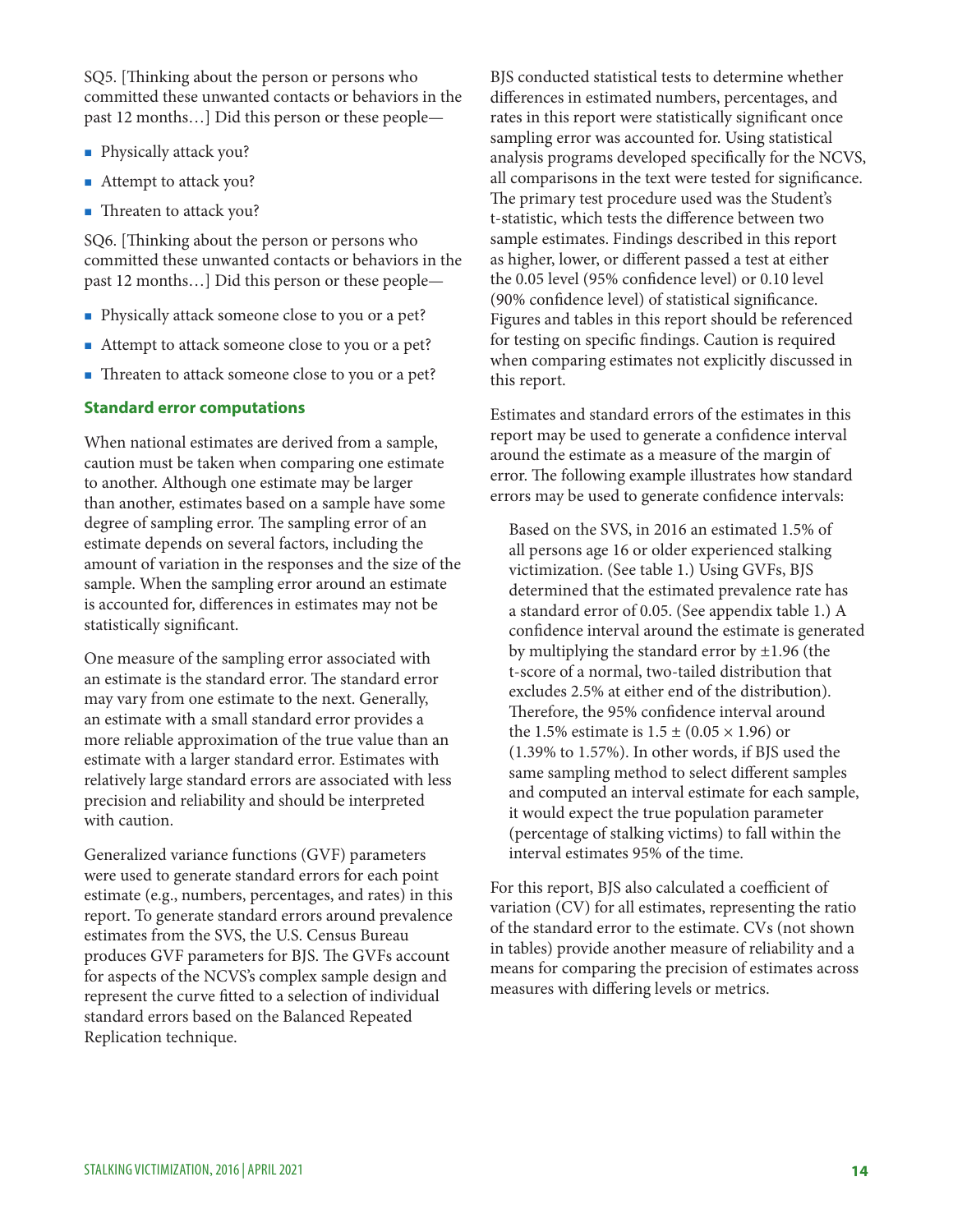# APPENDIX TABLE 1

# **Estimates and standard errors for fgure 1: Prevalence of stalking, by type of stalking, 2016**

|                                                            |                 |                | 95% confidence interval |             |
|------------------------------------------------------------|-----------------|----------------|-------------------------|-------------|
|                                                            | <b>Estimate</b> | Standard error | Lower bound             | Upper bound |
| Total                                                      | 1.5%            | $0.05\%$       | 1.39%                   | 1.57%       |
| Traditional stalking only <sup>a</sup>                     | $0.3 +$         | 0.02           | 0.24                    | 0.31        |
| Stalking with technology onlyb                             | $0.5 +$         | 0.03           | 0.46                    | 0.57        |
| Both traditional stalking and<br>stalking with technology* | 0.7             | 0.03           | 0.63                    | 0.75        |

\*Comparison group.

†Diference with comparison group is signifcant at the 95% confdence level.

aIncludes victims who only experienced the following types of unwanted behaviors: following; sneaking into, waiting at, or showing up at a place; leaving or sending unwanted items; or harassing friends or family about the victim's whereabouts.

bIncludes victims who only experienced the following types of unwanted behaviors: making unwanted phone calls, leaving voice mail messages, or sending text messages; spying using technology; tracking the victim's whereabouts with an electronic tracking device or application; posting or threatening to post unwanted information on the internet; sending emails or messages using the internet; or monitoring activities using social media.

Source: Bureau of Justice Statistics, National Crime Victimization Survey, Supplemental Victimization Survey, 2016.

# APPENDIX TABLE 2

#### **Standard errors for table 3: Number and percent of victims of traditional stalking, by type of stalking behavior, 2016**

| <b>Stalking behavior</b>                                                                                        | <b>Number of victims</b> | Percent of victims | Percent of all persons |
|-----------------------------------------------------------------------------------------------------------------|--------------------------|--------------------|------------------------|
| Total traditional stalking                                                                                      | 95,410                   | $\sim$             | 0.04%                  |
| Followed victim around/watched victim                                                                           | 73,106                   | 1.90%              | 0.03                   |
| Showed up at/rode by/drove by places victim was when the offender had<br>no business being there                | 68,763                   | 1.93               | 0.03                   |
| Harassed/repeatedly asked victim's friends/family for information about<br>their whereabouts                    | 60,589                   | 1.89               | 0.02                   |
| Waited for victim at home/work/school/any other place when victim did<br>not want them to be there              | 57,619                   | 1.86               | 0.02                   |
| Left/sent victim unwanted items/cards/letters/presents/flowers                                                  | 47,150                   | 1.66               | 0.02                   |
| Sneaked into victim's home/car/any other place and did things to let victim<br>know they had been there         | 41,716                   | 1.52               | 0.02                   |
| ~Not applicable.                                                                                                |                          |                    |                        |
| Course Pureau of Justice Ctatistics, National Crime Victimization Survey Supplemental Victimization Survey 2016 |                          |                    |                        |

Source: Bureau of Justice Statistics, National Crime Victimization Survey, Supplemental Victimization Survey, 2016.

# APPENDIX TABLE 3 **Standard errors for table 4: Number and percent of victims of stalking with technology, by type of stalking behavior, 2016**

| <b>Stalking behavior</b>                                                                                                                            | <b>Number of victims</b> | <b>Percent of victims</b> | Percent of all persons |
|-----------------------------------------------------------------------------------------------------------------------------------------------------|--------------------------|---------------------------|------------------------|
| Total stalking with technology                                                                                                                      | 106,545                  | $\tilde{}$                | 0.04%                  |
| Made unwanted calls to victim/left voice messages/sent text messages/<br>used telephone to excessively contact victim                               | 87,324                   | 1.63%                     | 0.03                   |
| Sent victim unwanted emails/messages using the internet or social media<br>apps/websites like Instagram/Twitter/Facebook                            | 75,384                   | 1.73                      | 0.03                   |
| Monitored victim's activities using social media apps/websites like<br>Instagram/Twitter/Facebook                                                   | 62,714                   | 1.64                      | 0.02                   |
| Posted/threatened to post inappropriate/unwanted/personal information<br>about victim on internet                                                   | 54,901                   | 1.53                      | 0.02                   |
| Spied on victim/monitored victim's activities using technologies such as a<br>listening device, a camera, or computer/cellphone monitoring software | 46,432                   | 1.35                      | 0.02                   |
| Tracked victim's whereabouts with electronic device/application, such as<br>GPS/app on victim's cellphone                                           | 32,290                   | 1.00                      | 0.01                   |
| $\sim$ Not applicable.                                                                                                                              |                          |                           |                        |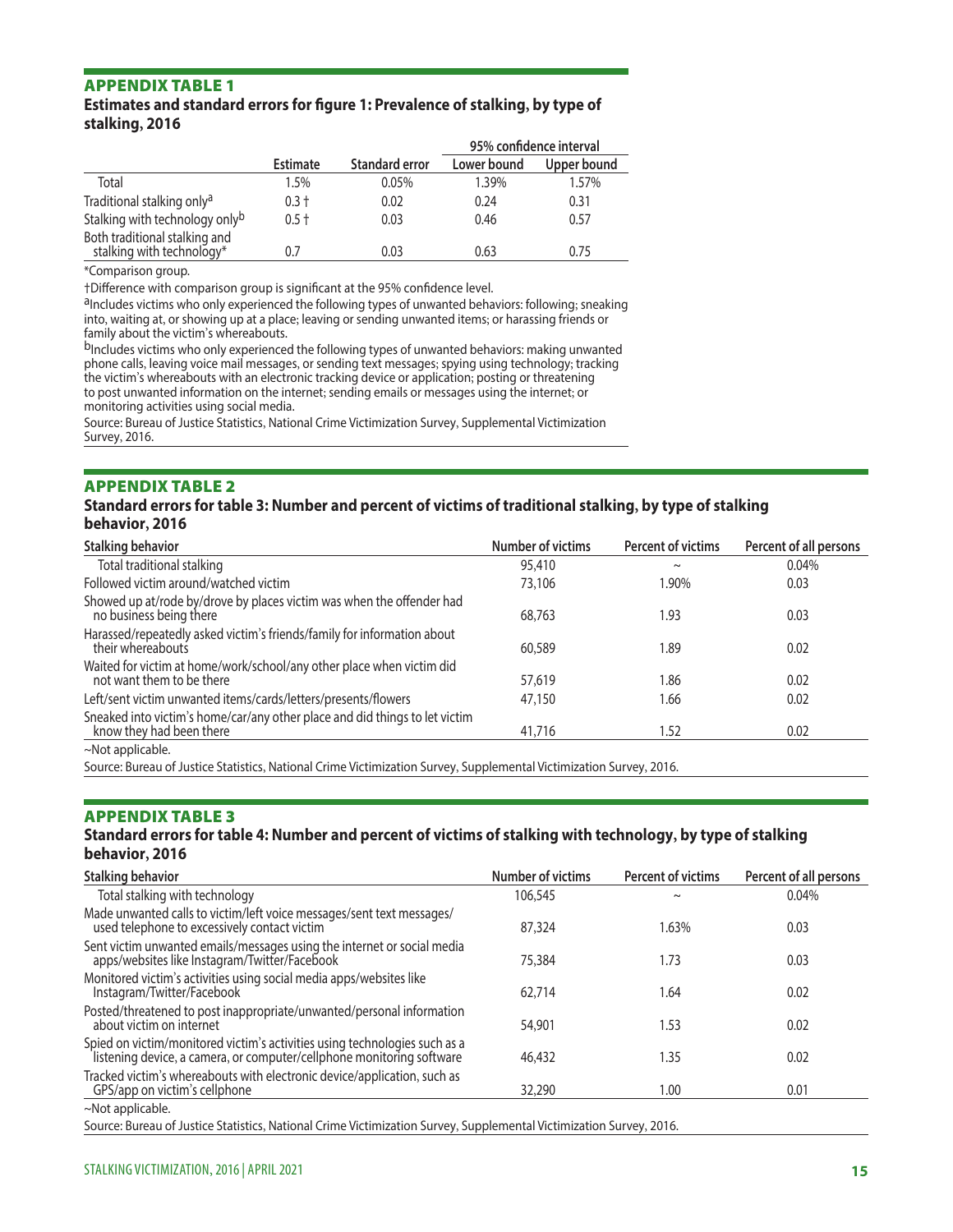# APPENDIX TABLE 4

#### **Population estimates for table 5: Number and percent of stalking victims, by demographic characteristics of victims, 2016**

| Victim demographic characteristic | Population age 16 or older |
|-----------------------------------|----------------------------|
| <b>Total</b>                      | 256,432,020                |
| Sex                               |                            |
| Male                              | 124,495,830                |
| Female                            | 131,936,180                |
| Race/ethnicity                    |                            |
| White <sup>a</sup>                | 164,940,900                |
| Black <sup>a</sup>                | 31,436,250                 |
| Hispanic                          | 40,687,330                 |
| Othera,b                          | 19,367,530                 |
| Age                               |                            |
| $16 - 19$                         | 17,162,670                 |
| $20 - 24$                         | 21,578,750                 |
| $25 - 34$                         | 44,540,360                 |
| $35 - 49$                         | 61,266,890                 |
| $50 - 64$                         | 63,443,210                 |
| 65 or older                       | 48,440,140                 |
| <b>Marital status</b>             |                            |
| Never married                     | 79,185,130                 |
| Married                           | 127,877,140                |
| Widowed                           | 15,221,900                 |
| Divorced                          | 27,818,370                 |
| Separated                         | 5,193,230                  |
| Household income                  |                            |
| Less than \$10,000                | 15,194,230                 |
| \$10,000-\$14,999                 | 11,906,530                 |
| \$15,000-\$24,999                 | 25,993,250                 |
| \$25,000-\$34,999                 | 27,141,010                 |
| \$35,000-\$49,999                 | 39,372,150                 |
| \$50,000-\$74,999                 | 45,186,460                 |
| 575.000 or more                   | 01 638 410                 |

\$75,000 or more 91,638,410 aExcludes persons of Hispanic origin (e.g., "white" refers to non-Hispanic whites and "black" refers to non-Hispanic blacks).

 $<sup>b</sup>$ Includes Asians, Native Hawaiians or Other Pacific Islanders, American</sup> Indians or Alaska Natives, and persons of two or more races.